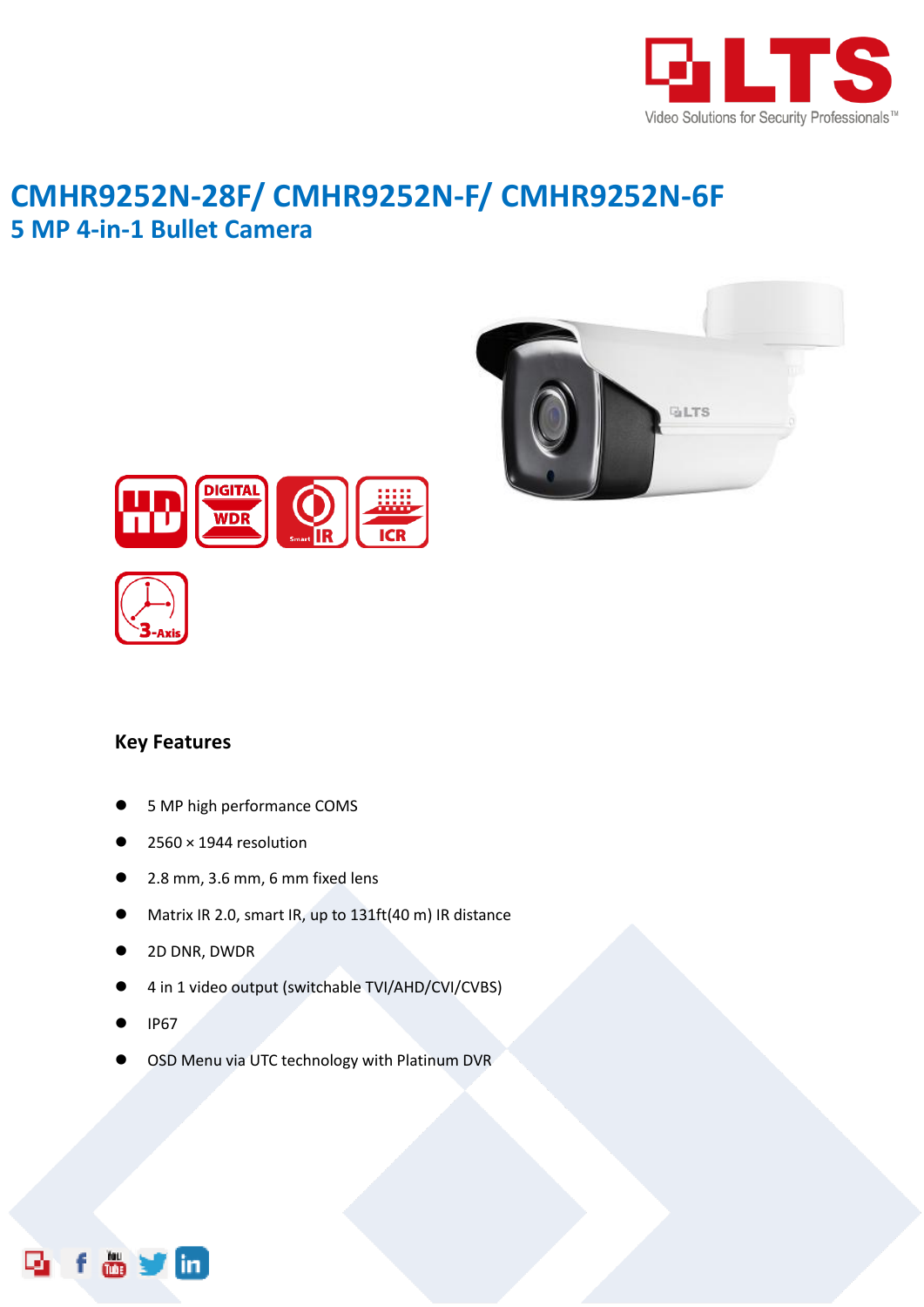

## **Specification**

| <b>Camera</b>                     |                                                                                       |
|-----------------------------------|---------------------------------------------------------------------------------------|
| Image Sensor                      | 5 MP CMOS image sensor                                                                |
| <b>Effective Pixels</b>           | 2560 (H) $\times$ 1944 (V)                                                            |
| Min. Illumination                 | Color: 0.01 Lux @ (F1.2, AGC ON), 0 Lux with IR                                       |
| <b>Shutter Time</b>               | PAL: 1/25 s to 1/50, 000 s                                                            |
|                                   | NTSC: 1/30 s to 1/50, 000 s                                                           |
| Lens                              | 2.8 mm, 3.6 mm, 6 mm fixed lens                                                       |
| Horizontal Field of View          | 85.5° (2.8 mm), 80.1° (3.6 mm), 57.1° (6 mm)                                          |
| Lens Mount                        | M12                                                                                   |
| Day & Night                       | IR cut filter                                                                         |
| Angle Adjustment                  | Pan: 0° to 360°; Tilt: 0° to 180°; Rotate: 0° to 360°                                 |
| Synchronization                   | Internal synchronization                                                              |
| Frame Rate                        | PAL: 5 MP@20fps, 4 MP@25fps, 1080p@25fps<br>NTSC: 5 MP@20fps, 4 MP@30fps, 1080p@30fps |
| <b>Menu</b>                       |                                                                                       |
| AGC                               | Support                                                                               |
| D/N Mode                          | Auto/Color/BW (Black and White)                                                       |
| <b>White Balance</b>              | ATW/MWB                                                                               |
| <b>BLC</b>                        | Support                                                                               |
| DWDR (Digital Wide Dynamic Range) | Support                                                                               |
| Language                          | English                                                                               |
| <b>Functions</b>                  | Brightness, Sharpness, DNR, Mirror, Smart IR                                          |
| <b>Interface</b>                  |                                                                                       |
| Video Output                      | 1 HD analog output                                                                    |
| Switch Button                     | TVI/AHD/CVI/CVBS                                                                      |
| <b>General</b>                    |                                                                                       |
| <b>Operating Conditions</b>       | -40 °C to 60 °C (-40 °F to 140 °F), humidity: 90% or less (non-condensation)          |
| Power Supply                      | 12 VDC ±25%                                                                           |
| Power Consumption                 | Max. 4.3 W                                                                            |
| <b>Protection Level</b>           | <b>IP67</b>                                                                           |
| Material                          | Front cover: Metal<br>Main body: Plastic                                              |
| IR Range                          | Up to 131ft(40 m)                                                                     |
| Communication                     | Up the coax, TVI output                                                               |
| <b>Dimensions</b>                 | 86.7 mm × 81.6 mm × 226 mm (3.41" × 3.23" × 8.67")                                    |
| Weight                            | Approx. 680 g (1.5 lb.)                                                               |

f & y m D,